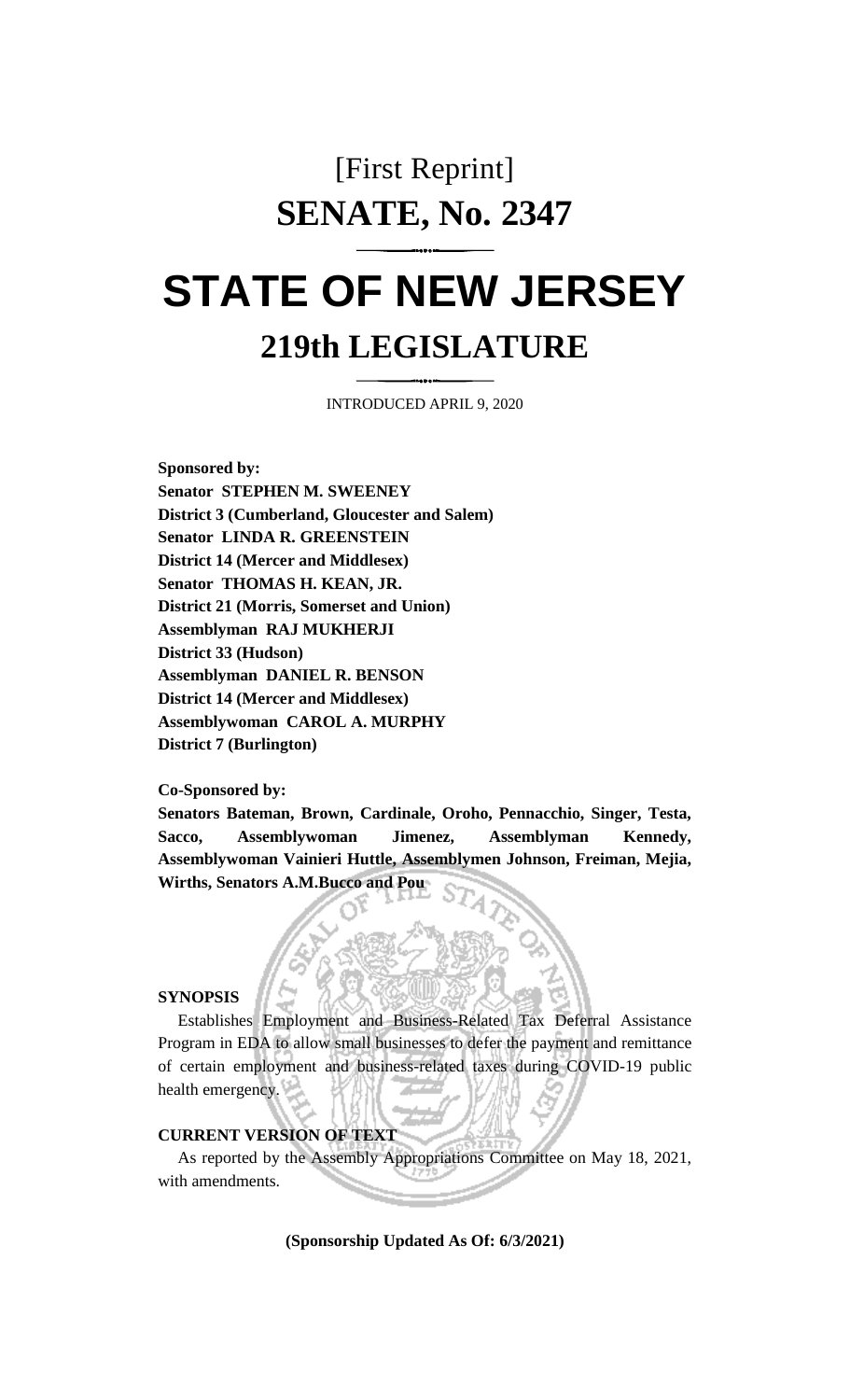### **S2347** [1R] SWEENEY, GREENSTEIN

 **AN ACT** establishing the Employment and Business-Related Tax Deferral Assistance Program to allow deferment of payment and remittance of certain employment and business-related taxes during the COVID-19 public health emergency.

 **BE IT ENACTED** *by the Senate and General Assembly of the State of New Jersey:*

 1. a. There is established the Employment and Business-Related Tax Deferral Assistance Program to be administered by the New Jersey Economic Development Authority. The purpose of the program shall be to provide financial relief to New Jersey small businesses facing economic hardship due to the outbreak of the coronavirus disease 2019 (COVID-19). To effectuate this purpose, the authority shall review and approve applications of eligible small businesses seeking financial relief, make and enter into agreements that allow eligible small businesses to defer the payment and remittance of certain employment- and business-related taxes imposed and collected on behalf of the State, and monitor and evaluate the effectiveness of the program.

 b. The authority shall establish an application process that allows small businesses facing economic hardship due to the COVID-19 outbreak to make and file an application for participation in the program. The authority shall not accept an application submitted after 25 July 31,  $\binom{1}{2020}$   $\frac{2021}{1}$ . The authority shall review each application and shall approve a small business for participation in the program if it demonstrates to the satisfaction of the authority that the small business:

 (1) is registered to do business in this State and has been in operation for one year or more;

 (2) maintains its headquarters or conducts its principal business operations from a physical location within this State;

 (3) had no more than 10 full-time-equivalent employees in each of the four calendar quarters immediately preceding the calendar quarter in which an application is made;

 (4) is facing economic hardship due to the COVID-19 outbreak, as evidenced by the fact that the business has been temporarily shut down, has been required to reduce hours, has had at least a 20 percent drop in revenue, has been materially impacted by employees who cannot work due to the outbreak, or has a supply chain that has materially been disrupted and therefore slowed business-level production; and

 (5) is in good standing with the Department of Labor and Workforce Development and is not delinquent or deficient with respect to the payment of a State tax.

**Matter underlined thus is new matter.**

**Matter enclosed in superscript numerals has been adopted as follows: Assembly AAP committee amendments adopted May 18, 2021.**

**EXPLANATION – Matter enclosed in bold-faced brackets [thus] in the above bill is not enacted and is intended to be omitted in the law.**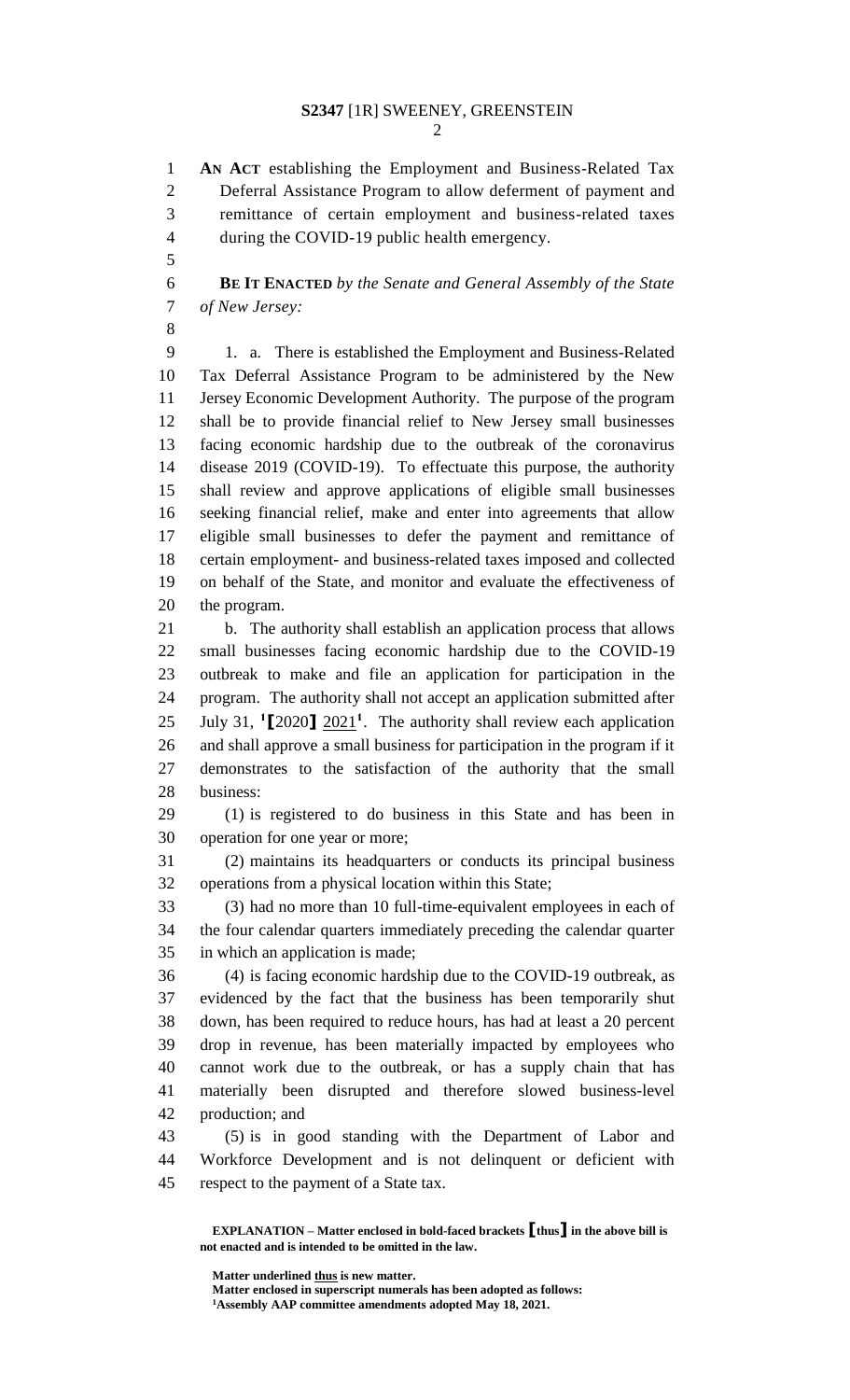The authority shall notify each small business that it has approved for participation in the program and shall provide each business that is not approved a written explanation of the reason the business's application was denied.

 c. The authority shall make and enter into an agreement with each small business that it has approved for participation in the program. The agreement shall include:

 (1) a detailed description of the applicable employment and business-related taxes that the small business may defer paying or 10 remitting in accordance with section 2 of P.L., c. (C. ) (pending before the Legislature as this bill), the period during which payment or remittance of the applicable employment and business-related taxes may be deferred, and the schedule, in compliance with subsection c. of 14 section 2 of P.L., c. (C.) (pending before the Legislature as this bill), the small business shall follow to pay or remit the applicable employment and business-related taxes after the tax deferment period has ended;

 (2) a requirement that the small business continue to timely file all returns, reports, and other statements or information with the Director of the Division of Taxation in the Department of the Treasury and the Director of the Division of Unemployment and Temporary Disability Insurance in the Department of Labor and Workforce Development as is required by law or regulation for the applicable employment and business-related taxes imposed and collected during the tax deferment period;

 (3) a requirement that each person having ownership interest of 10 percent or more in the business agree to be personally liable for any applicable employment and business-related taxes imposed and collected by the small business during the tax deferral period and for any penalties and interest that may be imposed and required to be paid for failure to pay or remit the deferred tax in accordance with the scheduled payment plan after the tax deferment period has ended;

 (4) a requirement that the chief executive officer of the business or other equivalent officer certify that the small business will make its best effort not to furlough or lay off any individuals from the time the agreement is entered into through the end of the tax deferment period and, if the business furloughed or laid off individuals as a result of economic hardship due to the COVID-19 outbreak prior to entering the agreement, the business will make a best effort to re-hire those individuals as soon as possible thereafter;

 (5) a method for the business to report on a monthly basis during the tax deferment period the number of full time equivalent employees employed by the business, the revenues derived from business activities conducted by the business, and the amount of applicable employment and business-related taxes that the small business has imposed and collected but elected to defer paying or remitting;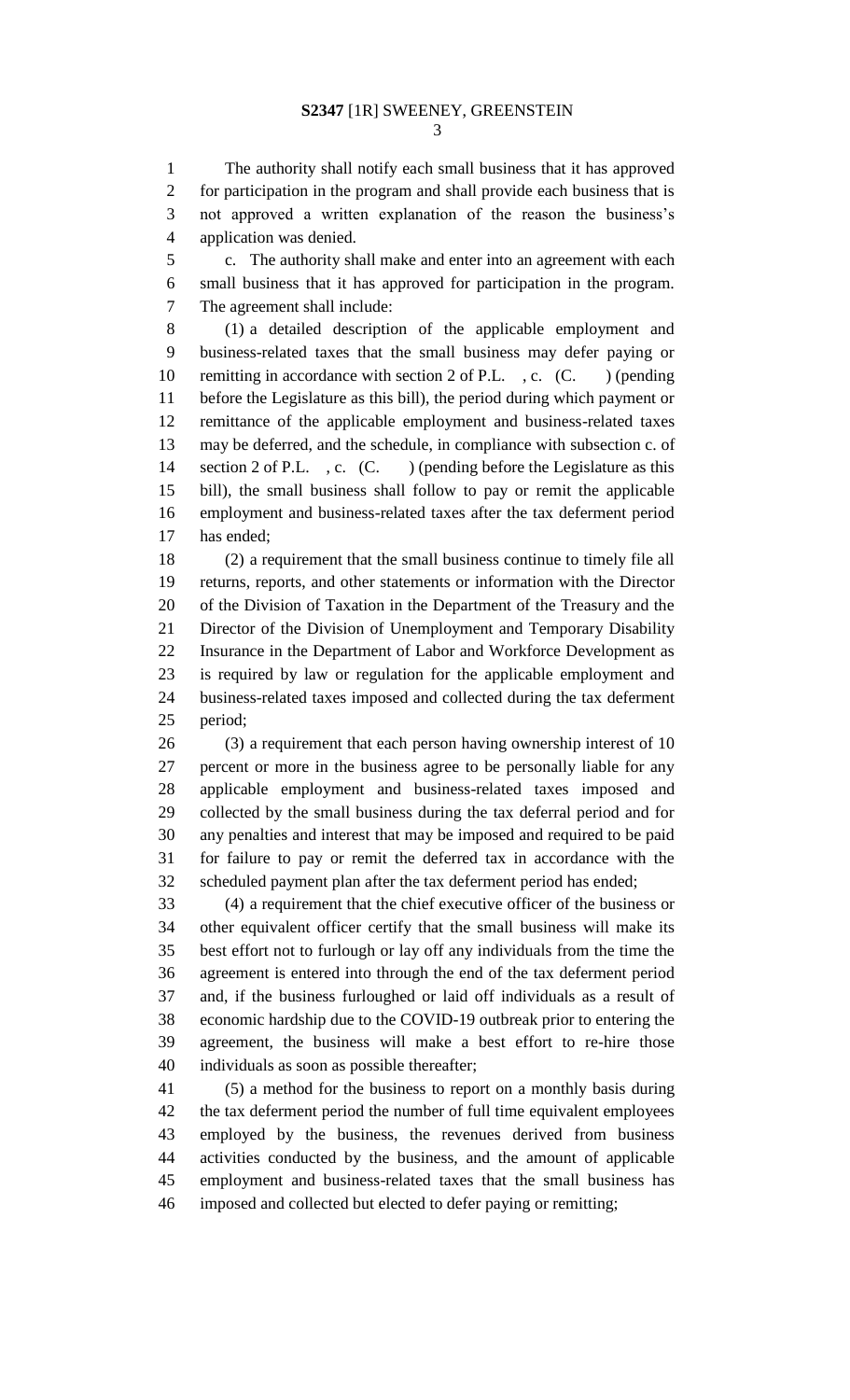(6) a provision permitting an audit of the books, accounts, and records of the small business by the authority at such time and in such manner as the authority determines to be necessary; and

 (7) a provision establishing the conditions under which the agreement may be terminated and the deferred employment and business-related taxes, penalties, and interest may by the collected by the authority.

 The authority shall transmit a copy of each agreement to the Director of the Division of Taxation in the Department of the Treasury and the Director of the Division of Unemployment and Temporary Disability Insurance in the Department of Labor and Workforce Development.

 d. The authority shall prepare and publish an annual report to monitor and evaluate the implementation of the program. The annual report shall include information concerning: the number of small businesses facing economic hardship due to the COVID-19 public health emergency that applied for participation in the program; the number of businesses that were approved and that made and entered into an agreement with the authority; the amount of applicable employment and business-related taxes that were deferred by participating small businesses; and, for calendar years occurring after the tax deferment period has ended, the amount of deferred taxes and any penalties and interest that have been paid or remitted by participating businesses. The authority shall annually submit the report to the Governor, and, pursuant to section 2 of P.L.1991, c.164 (C.52:14-19.1), to the Legislature

 e. Notwithstanding any provision of the "Administrative Procedure Act," P.L.1968, c.410 (C.52:14B-1 et seq.) to the contrary, the authority may adopt immediately upon filing with the Office of Administrative Law such rules and regulations as the authority determines to be necessary and appropriate to effectuate the purposes of this section, which rules and regulations shall be effective for a period not to exceed 360 days following the date of filing and may thereafter be amended, adopted, or readopted by the authority in accordance with the requirements of P.L.1968, c.410 (C.52:14B-1 et seq.).

 2. a. Notwithstanding the provisions of any other law to the contrary, a small business that has made and entered into an agreement with the New Jersey Economic Development Authority in accordance 41 with the program established by section 1 of P.L., c. (C. (pending before the Legislature as this bill) may elect to defer, in whole or in part, the payment or remittance of the applicable employment and business-related taxes that the small business is required to impose and collect on behalf of the State during the business's tax deferment period.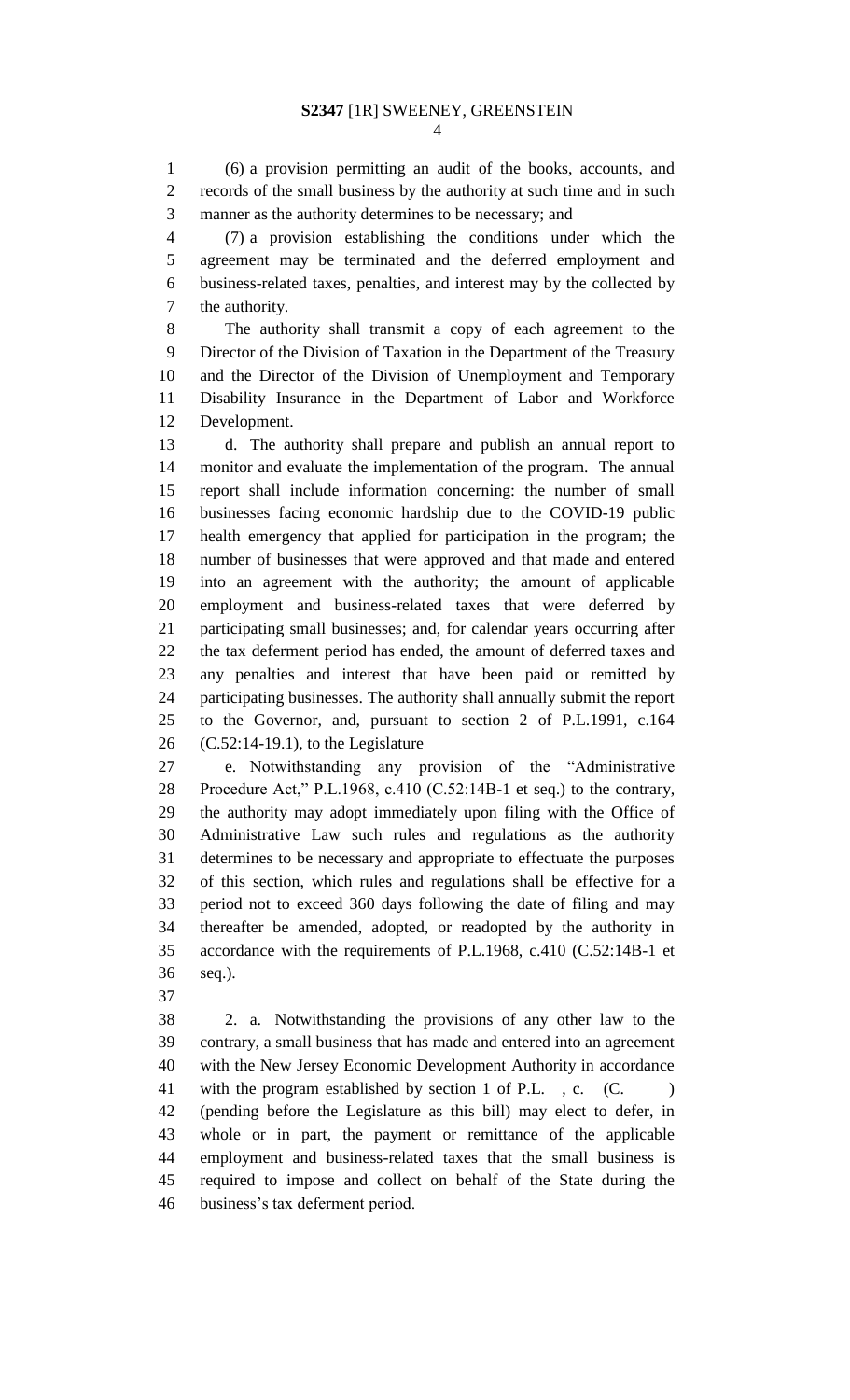b. A participating small business shall be treated as having paid or remitted the applicable employment and business-related taxes that the business has imposed and collected but elected to defer during the tax deferment period without regard to this section, if the small business continues to timely file all returns, reports, and other statements or information with the Director of the Division of Taxation in the Department of the Treasury and the Director of the Division of Unemployment and Temporary Disability Insurance in the Department of Labor and Workforce Development as is required by law or regulation for the applicable employment and business-related taxes and the small business pays or remits the deferred taxes in accordance with the payment plan established by subsection c. of this section.

 c. A participating small business shall be required to pay or remit 50 percent of the applicable employment and business-related taxes that the small business has imposed and collected but elected to defer 16 during the tax deferment period not later than June 30,  $\binom{1}{2}$   $\frac{2022}{1}$ . The small business shall be required to pay or remit the balance of any deferred employment and business-related taxes that have not been 19 paid or remitted not later than June 30, <sup>1</sup>[2022]  $\frac{2023}{1}$ .

 d. A participating small business shall be required to pay penalty and interest on the amount of any applicable employment and business-related taxes that are not paid or remitted in accordance with the payment plan established by subsection c. of this section. Penalty and interest shall be assessed by the director pursuant to R.S.54:49-3, unless otherwise provided in the law imposing such deferred employment or business-related tax. Interest shall accrue and be required to be paid by the participating business from the date that the applicable employment or business-related tax was originally due prior to the agreement with the authority to the date of actual payment or remittance.

3. For purposes of this act:

"Applicable employment and business-related taxes" means:

 (1) taxes imposed pursuant to the "Sales and Use Tax Act," P.L.1966, c.30 (C.54:32B-1 et seq.);

 (2) taxes imposed pursuant to the "Motor Fuel Tax Act," P.L.2010, c.22 (C.54:39-101 et seq.);

 (3) taxes imposed pursuant to the "Petroleum Products Gross Receipts Tax Act," P.L.1990, c.42 (C.54:15B-1 et seq.);

 (4) taxes deducted and withheld from wages pursuant to the "New Jersey Gross Income Tax Act," N.J.S.54A:1-1 et seq.;

 (5) contributions required to be paid pursuant to the workers' compensation law, R.S.34:15-1 et seq.;

 (6) contributions required to be paid pursuant to the New Jersey "unemployment compensation law," R.S.43:21-1 et seq.;

 (7) contributions required to be paid pursuant to the "Temporary Disability Benefits Law," P.L.1948, c.110 (C.43:21-25 et al.); and